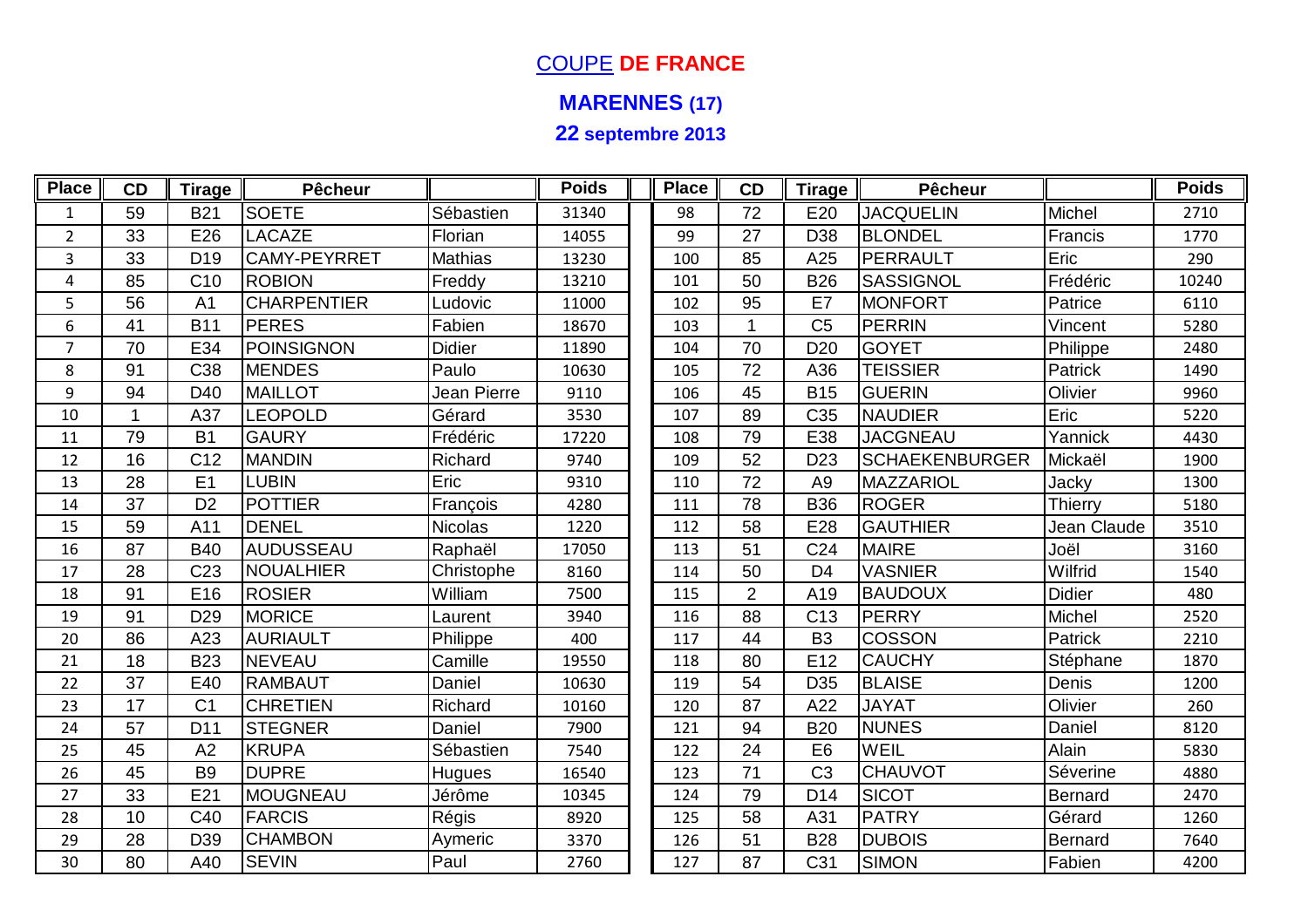| 31 | 35             | <b>B13</b>      | <b>LOGEAIS</b>       | Anthony        | 16470 | 128 | 22           | E22             | <b>GILLARD</b>    | Sébastien         | 3005 |
|----|----------------|-----------------|----------------------|----------------|-------|-----|--------------|-----------------|-------------------|-------------------|------|
| 32 | 85             | E <sub>9</sub>  | <b>GAVINI</b>        | Eros           | 8850  | 129 | 88           | D <sub>21</sub> | <b>FICKINGER</b>  | Marcel            | 1870 |
| 33 | 62             | C <sub>19</sub> | GARNIER              | Jean Michel    | 6920  | 130 | 41           | A7              | <b>HENOCQ</b>     | <b>Bruno</b>      | 1080 |
| 34 | 36             | D <sub>9</sub>  | <b>MICONNET</b>      | Christian      | 3230  | 131 | 29           | <b>B38</b>      | <b>LENNON</b>     | <b>Yves Alain</b> | 4020 |
| 35 | 28             | A16             | <b>DESQUE</b>        | Jean           | 1050  | 132 | 49           | C <sub>27</sub> | <b>FRESNAIS</b>   | $\mathsf{R}$      | 2520 |
| 36 | 28             | <b>B32</b>      | <b>DEMAUX</b>        | Philippe       | 16360 | 133 | 76           | E36             | <b>DUFILS</b>     | Daniel            | 2500 |
| 37 | 77             | E11             | <b>HERVE</b>         | Pascal         | 5880  | 134 | 94           | D36             | <b>GRABARCZYK</b> | <b>Bernard</b>    | 1100 |
| 38 | 80             | C <sub>29</sub> | <b>GUIDEZ</b>        | Carole         | 5300  | 135 | 61           | A15             | <b>PONCHON</b>    | Yvon              | 380  |
| 39 | 76             | D <sub>22</sub> | <b>GLEMAUD</b>       | Jean Jacques   | 2840  | 136 | 49           | C14             | <b>CUREAU</b>     |                   | 2490 |
| 40 | 77             | A24             | <b>AUDOURADCOMBE</b> | Fabien         | 390   | 137 | 85           | <b>B5</b>       | <b>REGIS</b>      | Alain             | 2110 |
| 41 | 17             | <b>B22</b>      | <b>DEYSSE</b>        | Pascal         | 17310 | 138 | 29           | E18             | <b>JAFFRE</b>     | Patrick           | 1220 |
| 42 | $\overline{2}$ | E <sub>3</sub>  | <b>BAUDRY</b>        | Laurent        | 8350  | 139 | 57           | D <sub>3</sub>  | CANONICO          | Marc              | 930  |
| 43 | $\overline{2}$ | C39             | <b>VOIRIN</b>        | Christophe     | 7660  | 140 | 18           | A27             | <b>MARTINAT</b>   | André             | 250  |
| 44 | 18             | D <sub>13</sub> | <b>VERNIER</b>       | Emmanuel       | 3000  | 141 |              | <b>B18</b>      | <b>SAVOIE</b>     | Philippe          | 4840 |
| 45 | 72             | A <sub>3</sub>  | <b>RAMAUGE</b>       | Patrice        | 2100  | 142 | 86           | E <sub>5</sub>  | <b>BRUNEAU</b>    | Clément           | 4520 |
| 46 | 71             | <b>B12</b>      | <b>GOURY</b>         | Jean-Marc      | 16440 | 143 | 36           | C <sub>4</sub>  | <b>CHAMPAGNE</b>  | Philippe          | 4480 |
| 47 | 45             | C <sub>6</sub>  | <b>LANGLOIS</b>      | Michel         | 7360  | 144 | 59           | D <sub>27</sub> | <b>TAISNE</b>     | <b>Bruno</b>      | 1520 |
| 48 | 70             | E37             | <b>POINSIGNON</b>    | Tony           | 6695  | 145 | 36           | A39             | <b>ROBIN</b>      | Stéphane          | 1160 |
| 49 | 78             | D7              | <b>FOUQUEREAU</b>    | Laurent        | 2920  | 146 | 23           | <b>B33</b>      | <b>ROBERIEUX</b>  | Jean Paul         | 4000 |
| 50 | 58             | A34             | <b>FORESTIER</b>     | Daniel         | 1910  | 147 | 86           | C34             | <b>GUERIN</b>     | Philippe          | 2860 |
| 51 | 35             | <b>B2</b>       | <b>ETRILLARD</b>     | <b>Gilles</b>  | 15970 | 148 | 54           | E24             | <b>HERGEL</b>     | Jacques           | 1985 |
| 52 | 22             | E23             | <b>GENAIS</b>        | Patrick        | 6380  | 149 | 23           | D <sub>15</sub> | <b>GAUDOIN</b>    | Julien            | 1170 |
| 53 | 24             | C <sub>11</sub> | <b>CHABOT</b>        | Mickaël        | 5880  | 150 | 37           | A10             | <b>TREILLE</b>    | Olivier           | 620  |
| 54 | 94             | D31             | <b>DECOSTER</b>      | Christophe     | 2770  | 151 | 62           | <b>B29</b>      | <b>DAUBRESSE</b>  | Fabrice           | 3910 |
| 55 | 50             | A18             | <b>VERMURGHEN</b>    | Jean-Claude    | 850   | 152 | 27           | C <sub>26</sub> | <b>DUPUIS</b>     | Romain            | 2240 |
| 56 | 37             | <b>B34</b>      | <b>HENRY</b>         | Christophe     | 15240 | 153 | 44           | E31             | <b>AMELINE</b>    | Yannick           | 1785 |
| 57 | 78             | E19             | <b>BUSSON</b>        | <b>Bernard</b> | 5170  | 154 | 79           | D37             | <b>DAMPIERRE</b>  | Ludovic           | 980  |
| 58 | 36             | C <sub>30</sub> | <b>DOUCET</b>        | Jean Marc      | 4790  | 155 | 44           | A14             | <b>DARRACQ</b>    | Alain             | 220  |
| 59 | 36             | D <sub>25</sub> | <b>MENARD</b>        | Alain          | 2280  | 156 | 28           | C <sub>15</sub> | <b>SEGOUIN</b>    | Matéo             | 1850 |
| 60 | 80             | A29             | <b>TOURNANT</b>      | Christophe     | 340   | 157 | 54           | <b>B6</b>       | <b>BALENGHIEN</b> | Edouard           | 1560 |
| 61 | 78             | <b>B14</b>      | <b>SPADARO</b>       | Franck         | 15105 | 158 | 45           | E15             | <b>GENET</b>      | Thierry           | 930  |
| 62 | 44             | E <sub>10</sub> | <b>VAIRE</b>         | Jean Michel    | 8090  | 159 | 62           | D <sub>5</sub>  | VANDENBOSCHE      | Jean Francois     | 910  |
| 63 | 87             | C <sub>9</sub>  | <b>GEMELGO</b>       | Carlo          | 5860  | 160 | 80           | A26             | <b>BEAUVAIS</b>   | Jim               | 220  |
| 64 | 89             | D <sub>18</sub> | <b>CASSON</b>        | Damien         | 2980  | 161 | 70           | E4              | <b>LEPOINTE</b>   | Bernard           | 3590 |
| 65 | 86             | A4              | <b>CHANSIGAUD</b>    | Anaïs          | 1730  | 162 | 89           | C <sub>2</sub>  | <b>SERIES</b>     | Jean Luc          | 3180 |
| 66 | 28             | <b>B25</b>      | <b>DEVAUX</b>        | Laurent        | 14810 | 163 | 89           | <b>B37</b>      | POULIZAC          | Daniel            | 2330 |
| 67 | 24             | C32             | <b>LAULHEY</b>       | Bernard        | 5780  | 164 | $\mathbf{1}$ | D <sub>17</sub> | <b>LOISY</b>      | Martial           | 1100 |